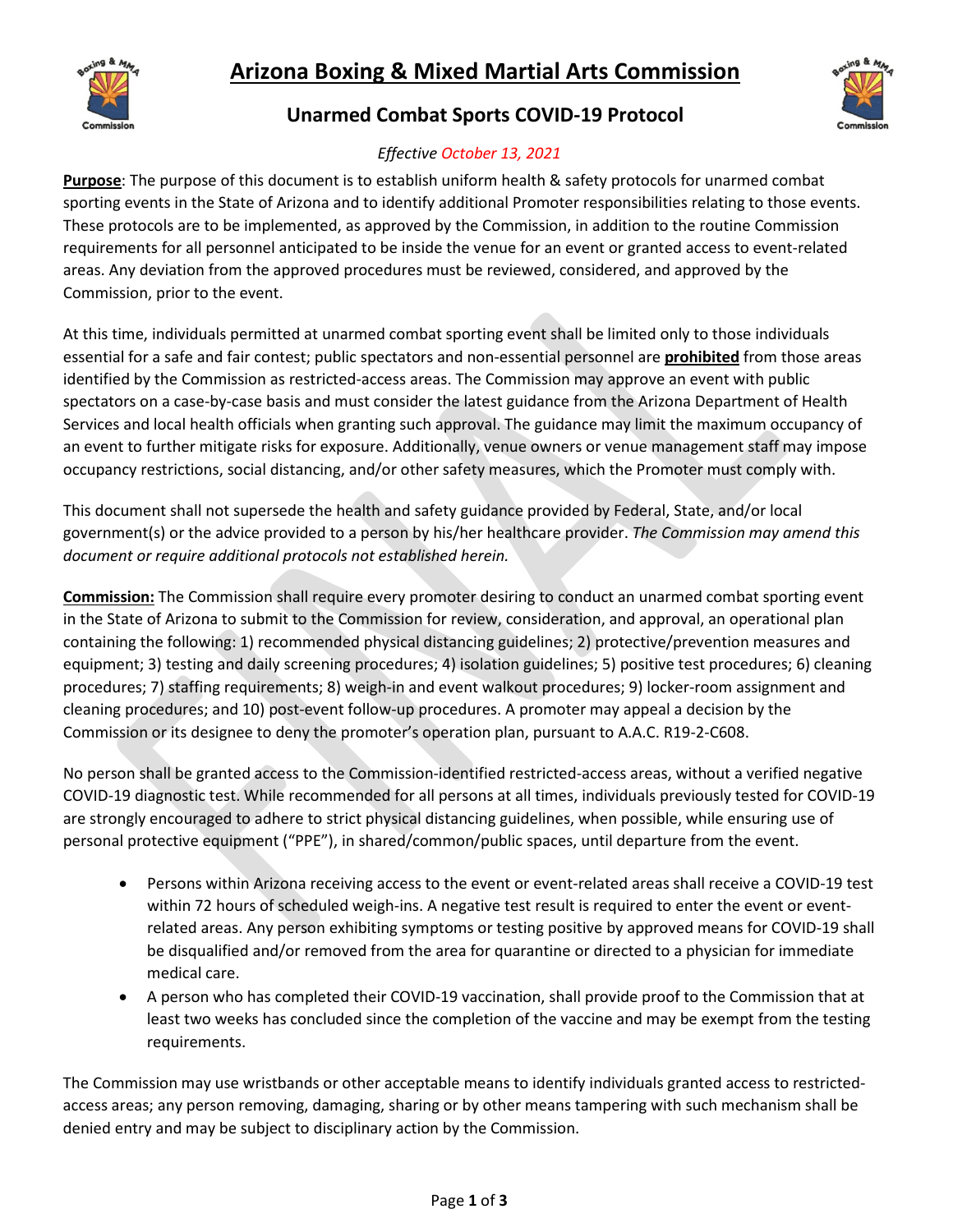The Commission may limit each athlete to two (2) cornermen for all bouts. Athletes are encouraged to use the same cornermen, when possible.

The Commission shall ensure the following personal protective equipment is readily available for all Commission staff and officials: gloves, masks, disinfectants, and other sanitary supplies.

• All Commission officials may properly utilize the provided PPE at all times, including in the ring or cage.

The Commission may require documented daily temperature and symptom checks for all event-related personnel, starting 72 hours in advance of arrival to the event venue, or upon arrival to the host hotel, whichever comes first.

Any person exhibiting symptoms or testing positive by approved means for COVID-19 shall be disqualified and/or removed from the area for quarantine or directed to a physician for immediate medical care. The Commission shall notify the Arizona Department of Health Services ("AZDHS") of any person testing positive, including positive serology results.

Any person engaged in reckless behavior, including: failing to abide by these protocols; intentionally spreading bodily fluids; providing false responses to medical questions; or other unacceptable behaviors, may be denied access to the venue or event-related areas and may be disciplined by the Commission, including fines and/or denial or revocation of a Commission-issued license.

The Commission shall provide all personnel associated with the event with an informational Centers for Disease Control and Prevention ("CDC") handout, upon initial medical screening with the Commission.

The Commission will follow-up with all Commission staff, fourteen (14) days post-event, to inquire of any new symptoms developing post-event.

**Promoters:** Promoters shall be responsible for ensuring adherence to these protocols, as well as the financial costs associated with ensuring all personnel are tested accordingly. This includes the costs associated with PPE equipment, cleaning supplies, all specimen collection, shipping, testing, and reporting.

Promoters shall provide the following PPE to all non-Commission personnel: gloves, masks, disinfectants, and other necessary cleaning supplies.

Promoters shall ensure proper sterilization of the venue, host hotel, and other shared areas/transportation means used by event personnel. This includes handwashing or hand-sanitizing areas readily available throughout the venue.

Promoters shall ensure no unauthorized persons (i.e. those not tested or appropriately identified) are granted access to the identified restricted-access areas.

The Commission recommends that promoters develop an isolation plan for non-local personnel testing positive for COVID-19.

The Commission recommends that promoters follow up fourteen (14) days post-event with athletes, cornermen, and staff, to ensure no new symptoms have developed. The Commission shall be notified of any persons developing new symptoms post-event.

The Commission will require a negative COVID-19 test, provided it is approved or authorized by the U.S. Food and Drug Administration ("FDA").